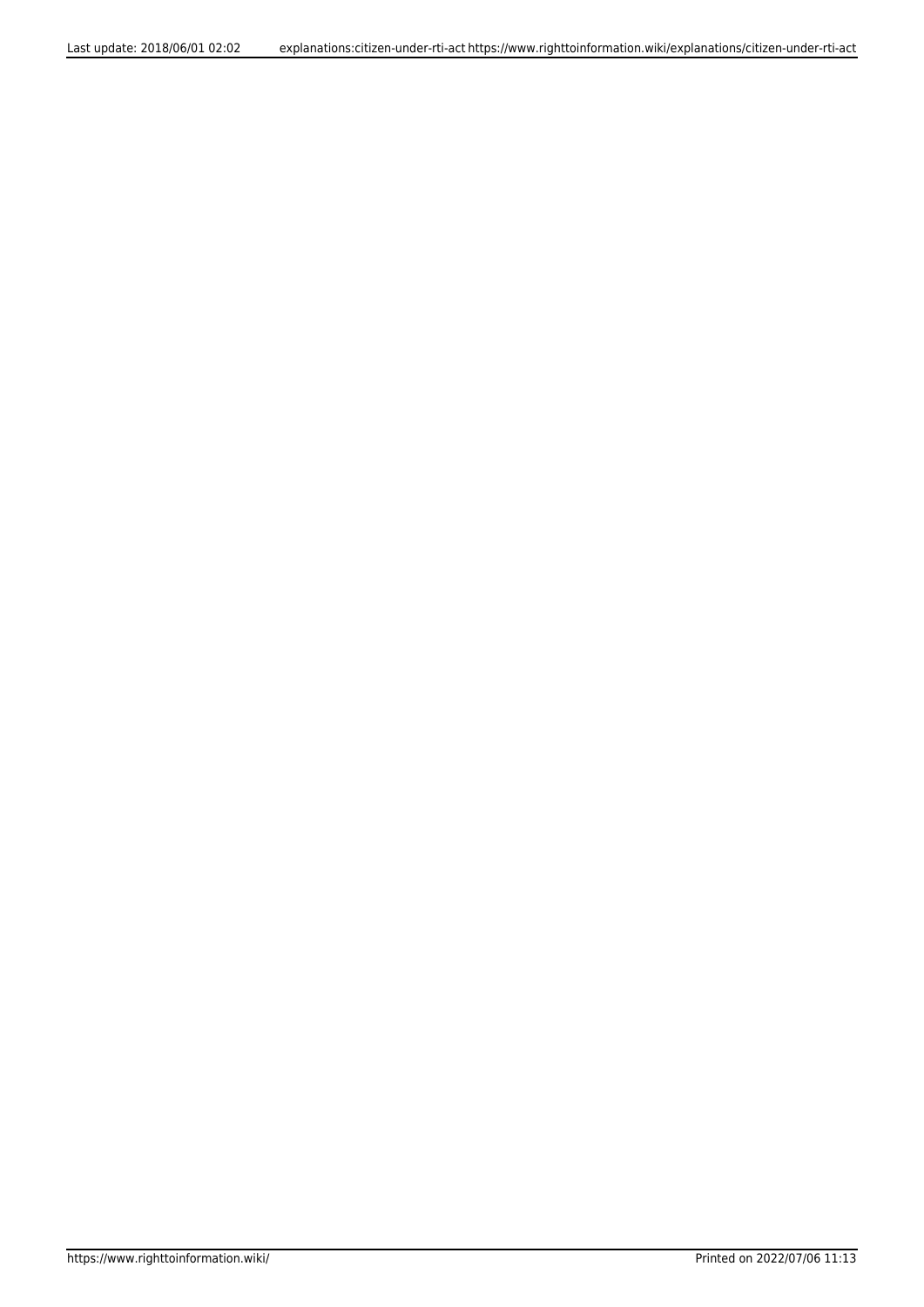# <span id="page-2-0"></span>**Citizenship under RTI Act 2005**

#### [citizenship,india](https://www.righttoinformation.wiki/tag/citizenship-india?do=showtag&tag=citizenship%2Cindia)



Only citizens can apply for the information under this Act. Right to Information Act confers right not to all persons, but only on Citizens. The Application must be under the name and signature of a citizen as a person. Therefore, a corporation, company or anybody of individuals whether incorporated or not, is not entitled to seek information.

'Person' defined in Section 3(42) of the General Clauses Act, 1897, include natural person and juristic person. Every citizen is a person, but the vice versa is not true. Artificial or juristic person cannot be a citizen. The juristic person cannot enforce fundamental rights, but the individual citizens forming such legal entity / juristic persons can invoke the fundamental rights.

In a case of Inder Grover v Ministry of Railways [(No. CIC/OK/A/2006/000121 27.06.2006 (CIC))]

"Persons applying for information under this Act should apply as natural and individual persons (citizens). Corporate bodies and juristic persons can not apply for information under this act. If a person applies as a representative of a corporate body then he is not entitled for the information required under this act."

## <span id="page-2-1"></span>**Provisions of RTI Act regarding Citizenship**

- 1. Section-3 of the RTI Act confers the Right to Information to all CITIZENS. Section-6(1) further provides that a 'person' who desires to obtain information under the Act shall make a request in writing.
- 2. Section-5(1) provides that every public authority shall designate as many officers as the Central or State Public Information Officers in all administrative units or offices under it to provide information to persons requesting for the information under this Act.
- 3. Section-5(3) provides that every Central or State Public Information Officer shall deal with requests from persons seeking information and render reasonable assistance to the persons seeking such information.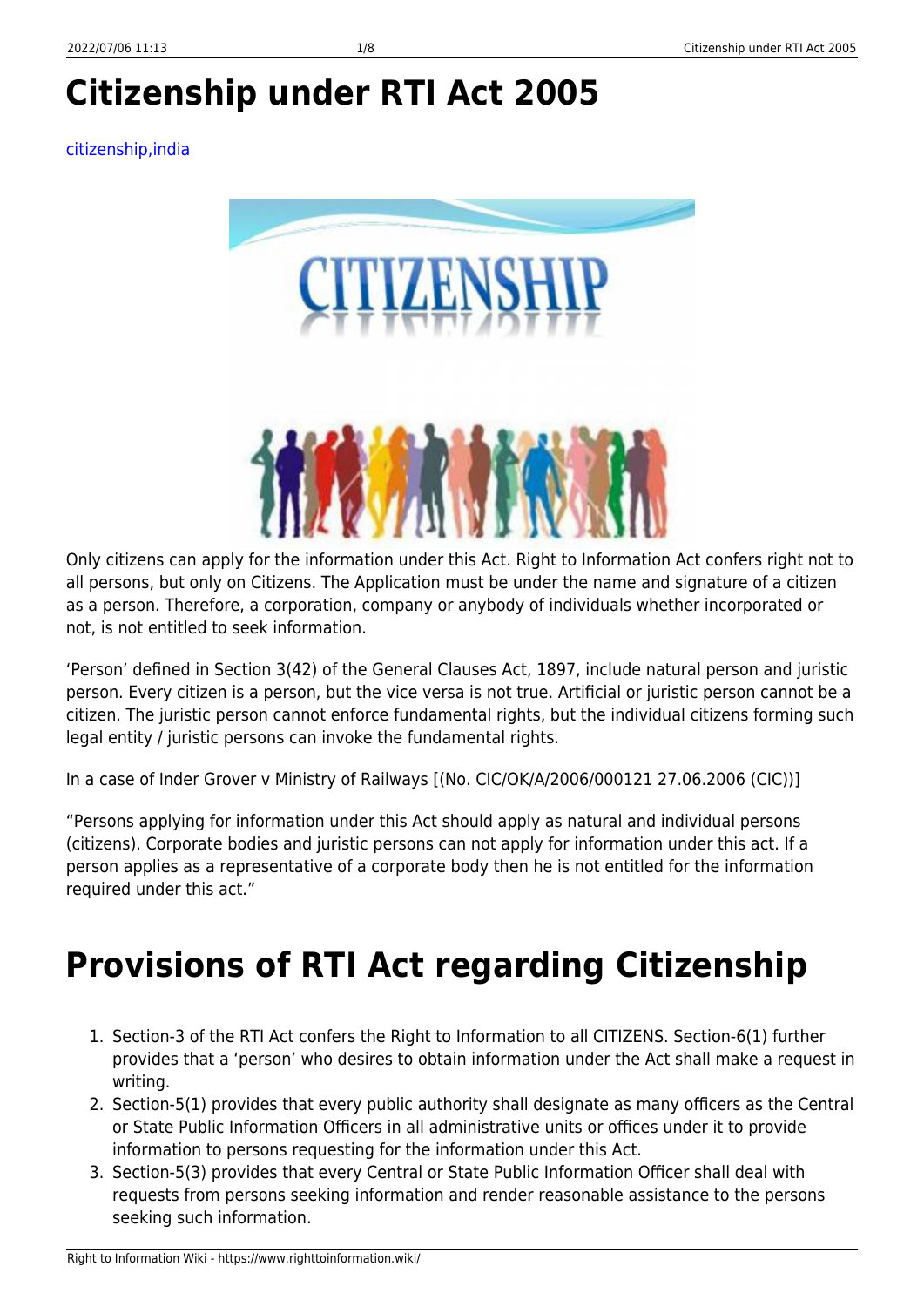- 4. Section-18(1) provides that Subject to the provisions of this Act, it shall be the duty of the Central or State Information Commission to receive and inquire into a complaint from any person.
- 5. Section 19(1) provides that any person, who does not receive a decision within the time specified or aggrieved by a decision of CPIO or SPIO, as the case may, prefer an appeal.
- 6. The legislature in its wisdom has used the word 'person' to denote an applicant, appellant or complainant in various Sections viz. 5(1), 6(1), 6(2) 7(1), 7(3), 7(4), 7(5), 7(6), 7(8), 8(3), 18(1), 19(1) and 26(2).

A conjunctive reading of all these Sections, especially section-3 with 6(1), would make it clear that a Citizen as a person can seek public information.

A "Citizen", under the Constitution Part II, that deals with "citizenship" can only be a natural born person and it does not even by implication include a legal or a juristic person like the corporation, banks.(Prabhakar S. Yende v PIO, Mapusa, Municipal Council, Goa.).

Section 2(1)(f) of the Citizenship Act defines that a "person" does not include a company, an association or a body of individuals whether incorporated or not." "Person" has been defined in Section 3(42) of the General Clauses Act, 1897, to include any company or association or body of individuals, whether incorporated or not.

## <span id="page-3-0"></span>**More Explanation on Citizenship under RTI Act**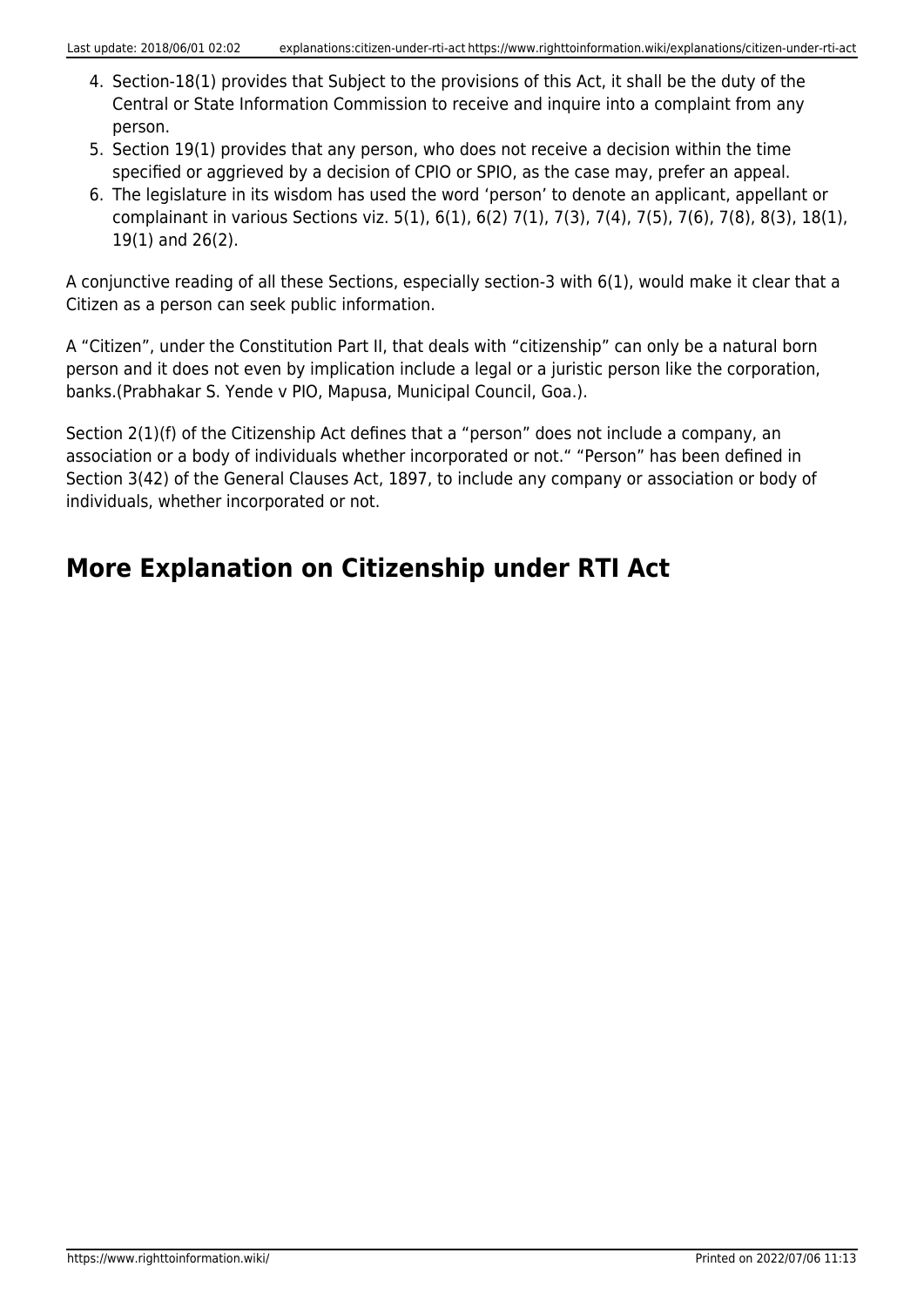### <span id="page-4-0"></span>**The first issue is whether a juristic person can seek information under the Right to Information Act?**

The issue whether the word "person' mentioned in Rule-1 of Order XXXIII of CPC refers only to a natural person or includes also other juridical persons came up before the Apex Court in Union Bank of India Vs. Khader International [(Union Bank of India Vs. Khader International Construction & Ors (AIR 2001 SC 2277))], in which the Apex Court held that a public limited company which is otherwise entitled to maintain a suit as a legal person can very well maintain an application under Order XXXIII Rule-1 of CPC. The Apex Court made reference to serious of decisions on the subject and held that a survey of various decisions should show that preponderance of the view is that the word "person" referred to in Order XXXIII includes a juristic person also. The Apex Court quoted with approval an earliest decision of Division Bench of the Madras High Court in Perumal Koundan Vs. Tirumalrayapuram Jananukoola Dhanasekhara Sanka Nidhi Ltd [(Perumal Koundan Vs. Tirumalrayapuram Jananukoola Dhanasekhara Sanka Nidhi Ltd (AIR 1918 Madras 362))] in which case the company registered under the Companies Act went into liquidation and the appointed official liquidator applied to file a suit on behalf of the company in forma pauperis against the petitioner therein and the petitioners raised objections that the company could not file a suit in forma pauperis. Repelling this contention the Division Bench held:

"We are unable to accept this contention. The word 'person' is not defined in the Code of Civil Procedure and consequently the definition of word 'person' as including any Company or Association or body of individuals whether incorporated or not, in the General Clauses Act ( X of 1897 ) would apply unless there is something repugnant to the subject or context."

In the same case, the Hon'ble Court has come to a conclusion that the word "person' is to be given it's meaning in the context in which it is used. The Hon'ble Apex Court has cited the following observations of Lord Selborne in Pharmaceutical Society Vs. London and Provincial Supply Association [(Lord Selborne in Pharmaceutical Society Vs. London and Provincial Supply Association (6 Appeal Cases 857))]:

"There can be no question that the word 'person' may and prima facie does, in a public statue include a person in law; that is a corporation, as well as a natural person. But although that is a sense which the word will bear in law, and which as I said, perhaps ought to be attributed to it in the construction of a statute unless there should be any reason for a contrary construction, it is never to be forgotten, that in its popular sense and ordinary use it does not extend so far."

It is thus a settled position of law that the term 'person' referred to in General Clauses Act, 1897 include natural person and juristic persons. However, the Right to Information Act confers the right not to all 'persons' but only on 'citizens' and there is no ambiguity about the definition of the term 'citizen'. **A juristic person can be a "person" but he cannot be a "citizen"**. Every citizen is a person but the vice versa of the same is not true. An artificial or juristic person cannot be a citizen.

The issue whether corporation or juridical person can be recognized as citizen has been adjudicated in detail by the Hon'ble Supreme Court in Bennett Coleman & Co. and ors. Vs Union of India[(Bennett Coleman & Co. and ors. Vs Union of India ( AIR 1973 SC 106 ))] by revisiting its earlier decisions.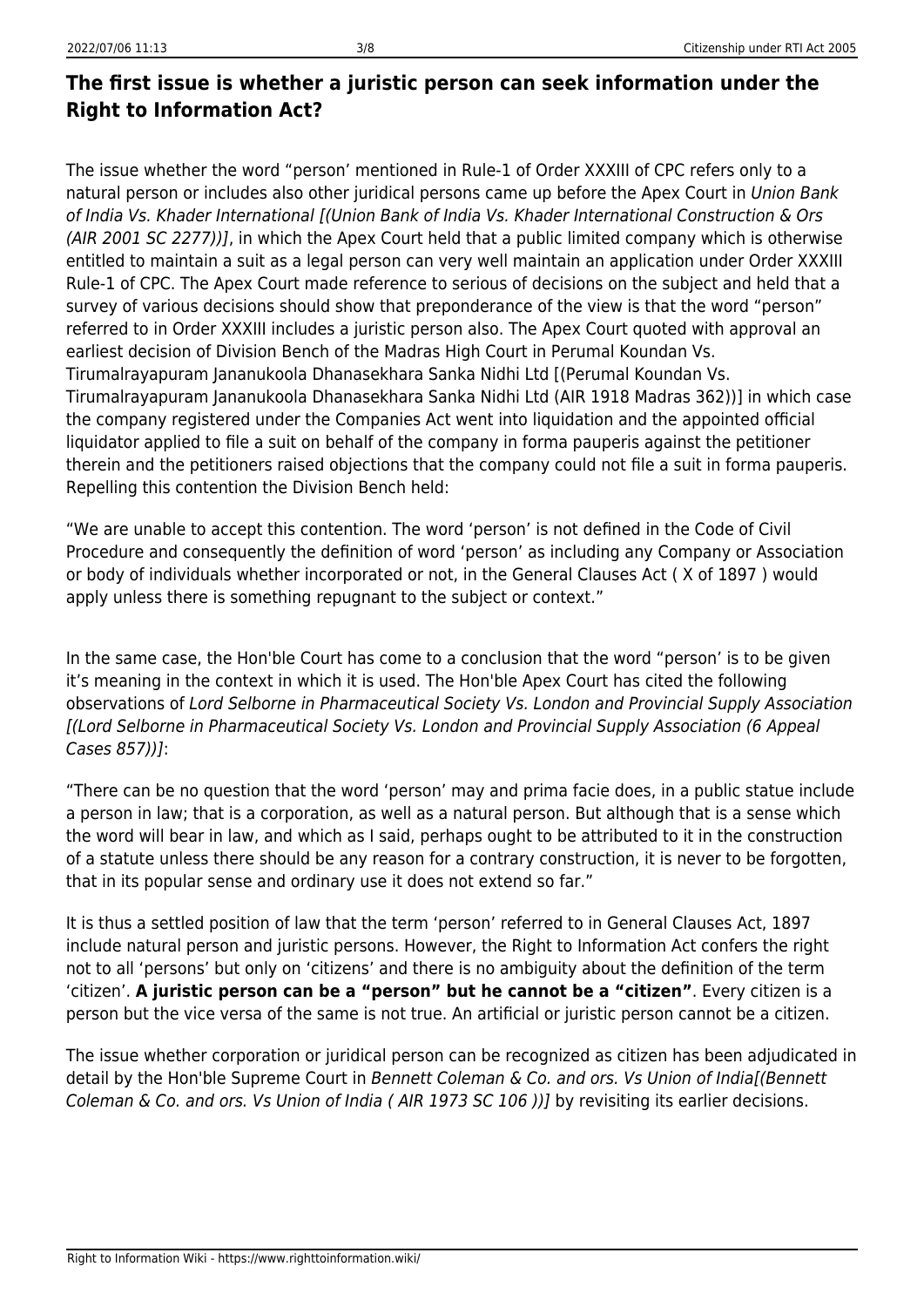# <span id="page-5-0"></span>**Citizenship under RTI Act 2005**

#### **Whether a juristic person can enforce fundamental rights**

This issue has come up before the Apex Court in the case of State Trading Corporation of India Limited Vs. Commercial Tax Officer, Visakhapatnam[(State Trading Corporation of India Limited Vs. Commercial Tax Officer, Visakhapatnam [(1994) 4 SCR 99 ])] and the Hon'ble Apex Court held that the State Trading Corporation is not a citizen which necessarily means that the Fundamental Rights guaranteed by Article 19 which can be claimed only by citizens cannot be claimed by such a corporation. In the case of Tata Engineering & Locomotive Co Vs. State of Bihar[(Tata Engineering & Locomotive Co Vs. State of Bihar (AIR 1965 SC 40))] the Apex Court held that a corporation was not a citizen within the meaning of Article 19, and, therefore, could not invoke that Article. The majority held that nationality and citizenship were distinct and separate concepts. The view of the Apex Court was that the word "citizen" in Part-II and in Article 19 of the Constitution meant the same thing. The result was that an **incorporated company could not be a citizen so as to invoke Fundamental Rights**. The corporate veil it was said could be lifted where the company is charged with trading with the enemy or perpetrating fraud with Revenue authorities. In the case of Charanjit Lal Chaudhuri Vs. Union of India and ors[(Charanjit Lal Chaudhuri Vs. Union of India and ors [(1950) SCR 869])] the majority view was that an incorporated company can come up to this court for enforcement of fundamental rights.

In the case of Express News Papers and Another Vs Union of India and others[(Express News Papers and Another Vs Union of India and others [(1959) SCR 12])], Sakal Papers (P) Ltd and Ors Vs. Union of India [(Sakal Papers (P) Ltd and Ors Vs. Union of India (AIR 1962 SC 305))] relief has been granted to the petitioners claiming fundamental rights as shareholders or editors of newspaper companies. In both these cases, there was no plea about the maintainability of the writ petition on the ground that one of the petitioners happened to be a company. In the case of Divisional Forest Officer Vs. Bishwanath Tea Co. Ltd[(Divisional Forest Officer Vs. Bishwanath Tea Co. Ltd)], the Apex Court held that: …..

the High Court overlooked the settled legal position that a juristic person such as a Corporation is not entitled to any of the freedoms guaranteed by Article 19. The respondent was the sole petitioner in the High Court. It is a company incorporated under the Companies Act. The fundamental right claimed under Article 19(1)(g) is to practice any profession or carry on any occupation, trade or business. The respondent (company) contended that it had a right to carry on its trade or business of cultivating and raising a tea garden and as part of it to cut timber and remove the same from the leased area without the payment of royalty and that insistence upon payment of royalty unsupported by law is an unreasonable restriction denying the fundamental right guaranteed to the respondent. Article 19(1)(g) guarantees the fundamental freedom to a citizen. The respondent not being a citizen was not entitled to complain of breach or violation of fundamental right under Article 19(1)(g). [(see State Trading Corporation of India Ltd Vs Commercial Tax Officer, Vishakhapatnam & Tata Engineering and Locomotive Co. Vs. State of Bihar.)] However, the shareholders of a company can complain of infringement of their fundamental rights. [(See Bennett Coleman & Co. and Ors Vs. Union of India and Ors.)] Such is not the case pleaded. Therefore, the writ petition on the allegation of infringement of fundamental right under Article 19(1)(g) at the instance of respondent company alone was not maintainable.

The issue whether a company can seek information came up before the Central Information Commission in a number of cases. It was held by the double bench of CIC in the case of Inder Grover Vs Ministry of Railways decided on 27/6/2006 [(Inder Grover Vs Ministry of Railways,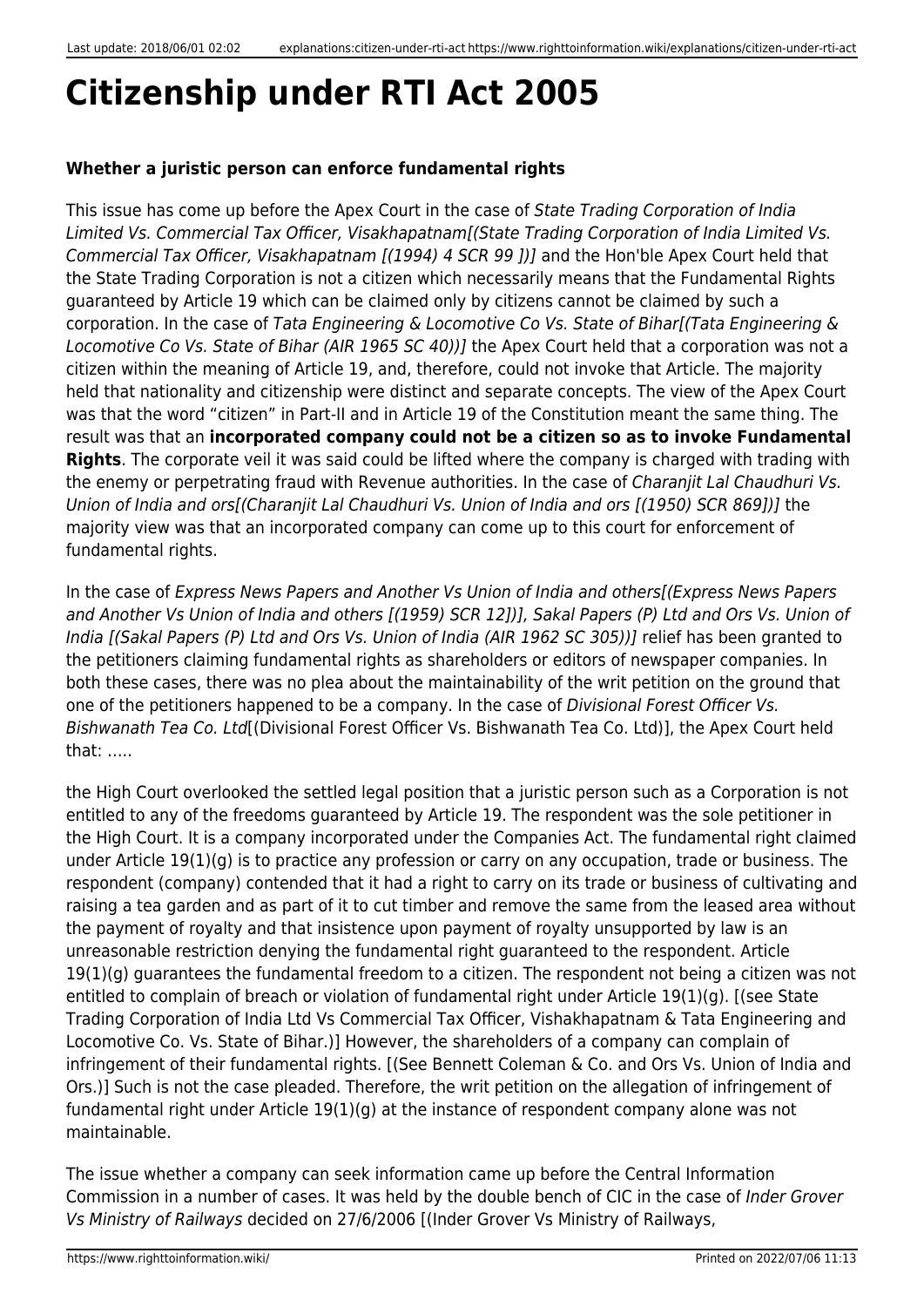CIC/OK/A/2006/00121)] that it would have been in order if the CPIO had declined the information under Section-3 of the Act as the Appellant had applied as the Managing Director of the Company and not as citizen of India.

In the case of Bibhav Kumar Vs. University of Delhi decided on 3/7/2006[(Bibhav Kumar Vs. University of Delhi decided on 3/7/2006 (CIC/OK/A/2006/00050))] the double bench of the Commission held that "the Commission could not agree with the PIO's contention that the information was sought on behalf of an institution. The Appellant had applied in his own name and had only given his address as that of an NGO for the purpose of correct delivery of post. He had informed the PIO about the change of address. Thus merely giving the address of an NGO does not imply that the institution was asking for the information" In this case, the applicant as a citizen submitted RTI Application and merely used the address of an NGO for communication.

In the case of J.C. Talukdar Vs. C.E.(E) CPWD Kolkata[(J.C. Talukdar Vs. C.E.(E) CPWD Kolkata (CIC/WB/C/2007/ 00104 & 105 dated 30/3/2007))] , the Applicant Shri. Talukdar, requested for certain information from CPWD, Kolkata, in his capacity as Managing Director of one Ganesh Electric Stores. This application was made in his name and under his signature. The said request was refused under Section 3 of the RTI Act. Consequently Shri. Talukdar filed an appeal before CIC. In this case, the CIC held that –

This is at heart a question of whether a Company or its Director will fall under the definition of citizen under the RTI Act 2005. A company or a Corporation is a "legal person" and, as such, it has a legal entity. This legal entity is distinct from their shareholders, Managers or Managing Directors. This is a settled position in law since the Solomon's case decided long back by the House of Lords. They have rights and obligations and can sued and are sued in a Court of Law. Section 3 of the RTI Act 2005 confers "Right to Information" on all "CITIZENS".

A "Citizen" under the Constitution Part II that deals with "citizenship" can only be a natural born person and it does not even by implication include a legal or a juristic person Section 2(f) of the Citizenship Act defines a person as under: **"Person" does not include a company, an association or a Body of individuals whether incorporated or not."** The objective of the Right to Information Act is to secure access to information to all citizens or order to promote transparency and accountability. The Hon'ble Supreme Court in Bennett Coleman & Co. and Ors Vs. Union of India[(Bennett Coleman & Co. and Ors Vs. Union of India (decided in the year 1973))] (decided in the year 1973) held that a shareholder is entitled to protection of Article 19 and that an individual's right is not lost by reason of the fact that he is a shareholder of the company.

The Bank Nationalization case has also established the view that the fundamental rights of shareholders as citizens are not lost when they associate to form a company.

In Delhi Cloth and General Mills Co. Ltd[(Delhi Cloth and General Mills Co. Ltd (decided on 21/7/1983))], the Apex Court observed that the judicial trend is in the direction of holding that in the matter of fundamental freedoms guaranteed by Article 19, the right of shareholder and the company which the shareholders have formed are rather co-extensive and the denial to one of the fundamental freedoms would be denial to the other.

Even though, therefore the companies and Corporations have not been held to be a citizen, there are number of cases where the Apex Court has granted relief to petitioner companies. One of the case, which can be cited as an example is the **Express Newspaper case**. But in such cases, the petitioners have claimed fundamental rights as shareholders or editors of the Newspapers companies. The same was the situation in Sakal Papers Pvt. Ltd. Case.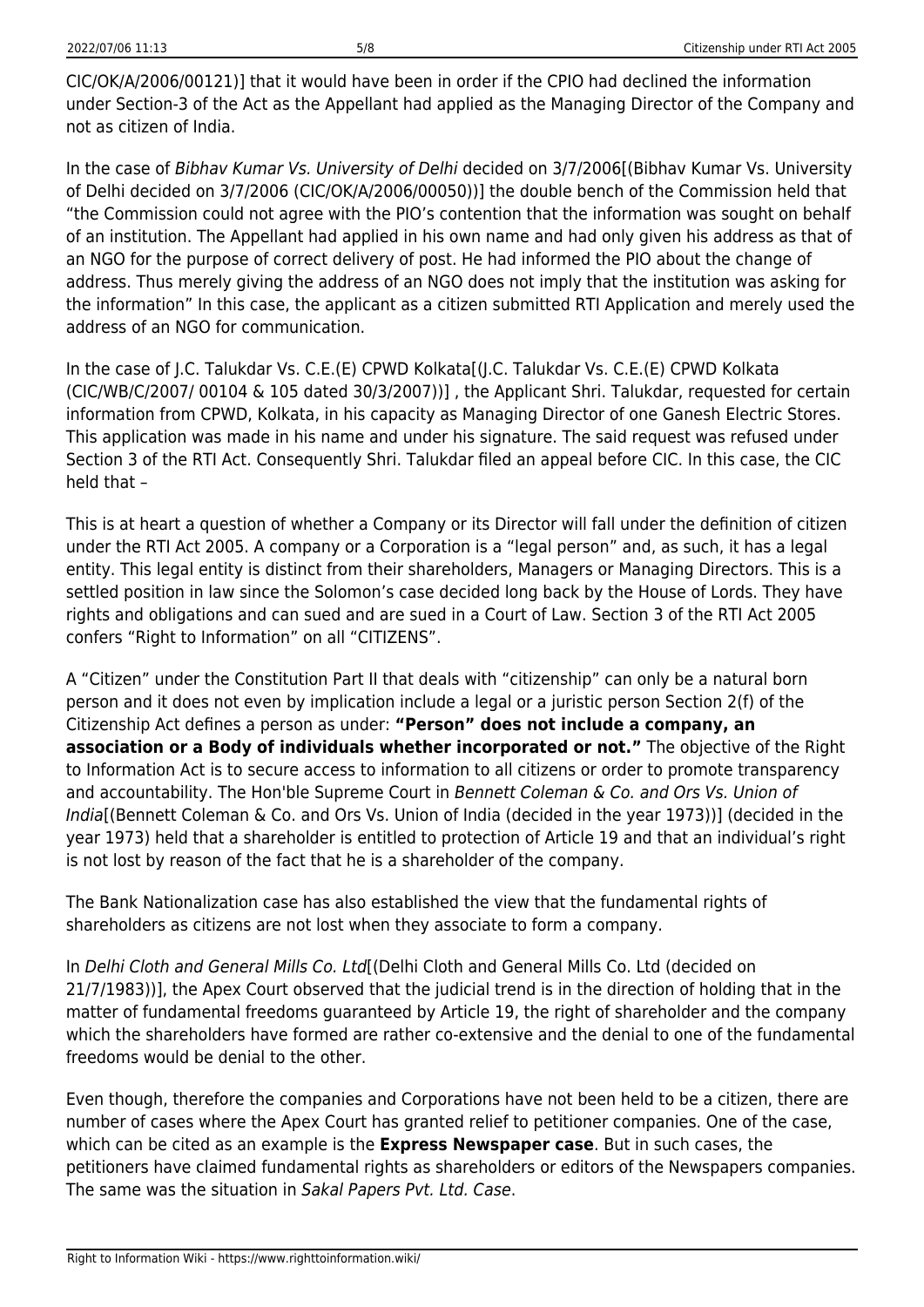A question may arise as to whether the case of a **Firm is different from that of a company**? In this regard following observations of Chagla, C.J. in Iron and Hardware (India) Co. Vs. Firm Sham Lal and Brothers (AIR 1954 Bom 423) are pertinent:

"In my opinion it is clear that there is no such legal entity as a firm. A firm is merely a compendious way of describing certain number of persons who carry o business as partners in a particular name, but in law and in the eye of the law the firm really consists of the individual partners who go to constitute that firm. Therefore, the persons before the tribunal are the individual partners of the firm and not a legal entity consisting of the firm."

Even if it were conceded that a company or a corporate body is a legal entity distinct from its shareholders and it is not in itself a citizen, it is a fact that all superior courts have been admitting applications in exercise of their extraordinary jurisdiction from Companies, Societies and Associations under Article 19 of the Constitution of which the Right to Information Act, 2005 is child. Very few petitions have been rejected on the ground that the applicants / petitioners are corporate bodies or Companies or Associations and, as such, not "citizens'. This Commission also has been receiving sizeable number of such applications from such entitles. If the Courts could give relief to such entities, the PIOs also should not throw them out on a mere technical ground that the applicant / appellant happens to be a legal person and not a citizen.

In conclusion we direct that an application / appeal from an Association or a Partnership Firm or a Hindu Undivided Family or from some other group of individuals constituted as a body or otherwise should be accepted and allowed. The CPIO, CPWD, Kolkata will dispose of the present application of Shri Talukdar accordingly, as mandated by Sections 6 and [7 of the RTI Act, 2005.](https://www.righttoinformation.wiki/act) In the case of Secretary, Cuttack Tax Bar Association Vs. Commissioner of Income Tax[(Secretary, Cuttack Tax Bar Association Vs. Commissioner of Income Tax (CIC/AT/A/2007/00410 decided on 03/03/2008))], the Full Bench of CIC held that –

27. In the present case, the appellants have come as a distinct legal entity. From the records it appears that the application under the Right to Information Act was submitted on 6th September, 2006 in the name of the Association. The application was signed by the Secretary, Shri Gopinath Padhi whose name as an individual can be ascertained only from the Letter Head of the Association and his signature per-se does not signify identity of the signatory. The first appeal has also been filed, not in the name of any individual citizen, but by the Secretary, Cuttack Bar Association and it has been signed by Shri Natbar Panda who seems to have subsequently taken over as Secretary of the Association. Similarly, the 2nd appeal before this Commission has not been filed in the name of any individual citizen but by the Secretary of the Cuttack Bar Association and it has been signed by Shri Natbar Panda as Secretary for and on behalf of the Association. From this, it is clear that the signatories to the application and the appeal under the RTI Act are two distinct individuals. It, therefore, **leaves no doubt that it is the Association which is the applicant and the appellant as a distinct legal entity and the Association or its Secretary in its official designation cannot be treated as "citizen" in the law**.

28. The appeal petition, therefore, stands dismissed. The party will, however, still have the liberty to make a de novo application but in such cases, it **must be an application of one or some of its members, in their capacity as citizens**.

In the case of Kuljit Singh Vs. Power Finance Corporation Ltd (CIC/AD/A/2012/000570 etc 20/5/2013), the issue whether appellant Kuljit Singh is entitled to seek information on behalf of Ernst & Young ( an incorporated company ) has come up before the Full Bench of Central Information Commission, in which the Commission held that –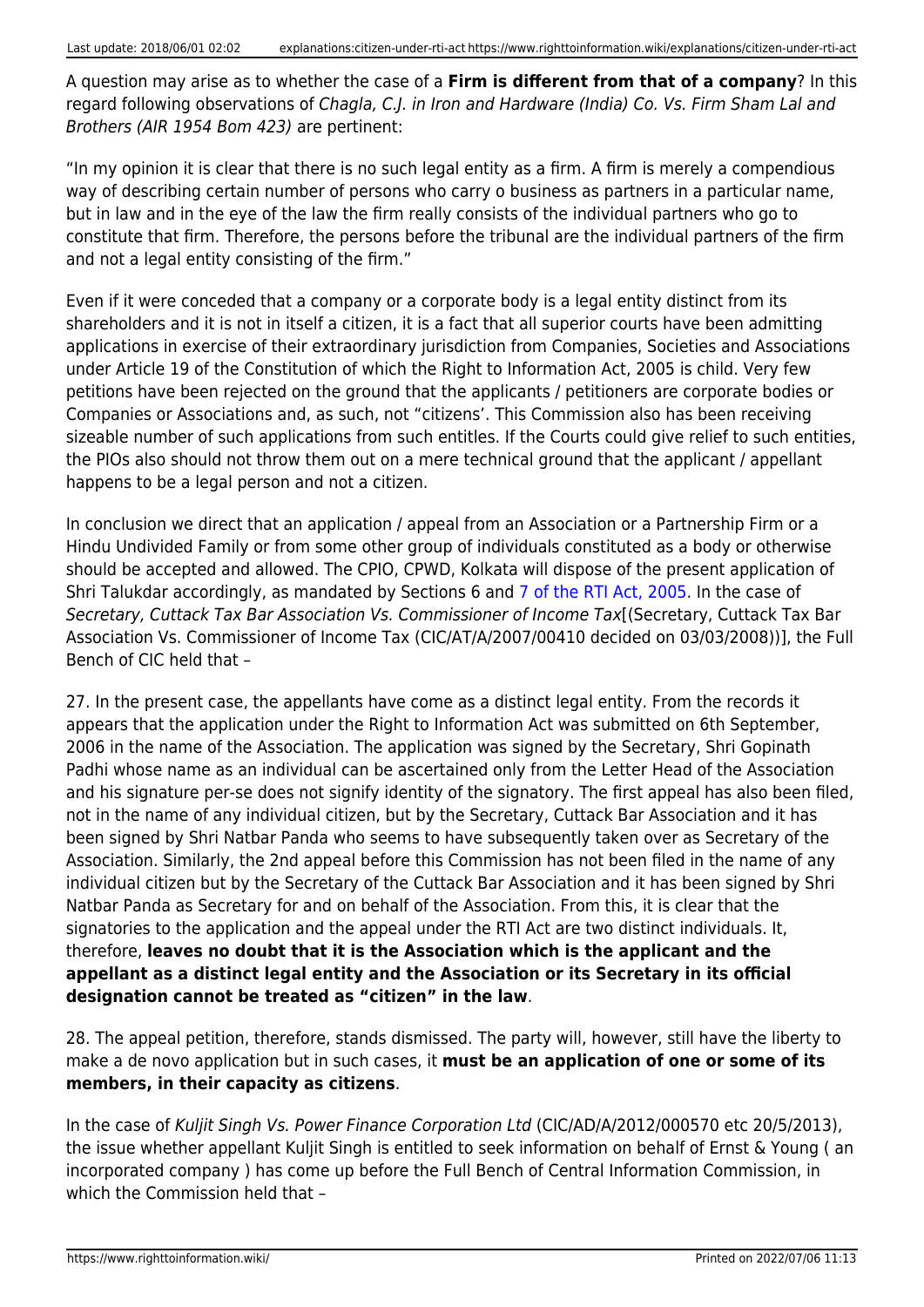50. It has been vehemently contended by the counsel for Respondent that appellant is not entitled to seek information on behalf of Ernst & Young. It is his contention that Board of Directors of Ernst & Young has no authority to authorize the appellant to seek information under Section-3 of the RTI Act. Information can be sought only by a citizen of India under Section-3. It cannot be sought by a legal entity such as Ernest & Young. He, therefore, pleads that all the appeals must be dismissed off-hand on this ground alone.

51. The counsel for appellant vehemently challenges this contention. According to him, officers and representatives of the company have a right to seek information for the company. He has relied on this Commission's decision dated 30.3.2007 in Complaint[(CIC Complaint no. CIC/WB/C/2007/00104 & 105 (Talukdar Vs CPWD))], wherein it was held that if the courts could give relief to the companies, societies and associations, PIOs should not throw out the request for information on the mere technical ground that applicant/appellant happens to be a legal person and not a natural person.

52. We are not inclined to accept the submission made by the counsel for the Respondent. It is true that appellant has sought the impugned information on behalf of M/s Ernst & Young and has regularly appeared before the Commission to canvass his case. The fact, however, remains that appellant is a citizen of India and this proposition has not been challenged on behalf of PFCL. Even if the appellant is seeking this information on behalf of M/s Ernst & Young, he is doing so as a citizen of India u/s 3 of the Act. The Commission, therefore, is not inclined to take a hyper-technical view in the matter. In view of the precedent cited by the counsel for the appellant adverted to herein above and also by taking a pragmatic view in the matter, we hold that the appellant is well within his rights u/s 3 to seek the impugned information.</blockquote>

### <span id="page-8-0"></span>**Conclusions**

- When an RTI Application is made by a shareholder or a Managing Director or Director or Official of a company or any legal entity, under his name and signature, (even when using the company/association Letter Head), his status as a citizen does not cease to exist and therefore the RTI application is maintainable.
- When an RTI Application is made and signed by its Managing Director or Director or Secretary under official designation, without indicating the name of person, it is the #Company or #Association which is the applicant.
- As a distinct legal entity, the Association or its Secretary in its official designation cannot be treated as "citizen" in law and therefore the RTI application is not maintainable.

## <span id="page-8-1"></span>**Source:**

- 1. [Who can demand information under rti act?](http://www.rtiindia.org/forum/blogs/raveena_o/4410-who-can-demand-information-under-rti-act.html) by RAVEENA\_O blog Post
- 2. [a citizen \(Natural person\) can seek information](http://www.rtiindia.org/forum/blogs/manoj-b-patel/4602-defined-constitution-india-citizen-natural-person-can.html) by Manoj B. Patel

#### <span id="page-8-2"></span>**More Common terms under RTI**

- [Annual Confidential Report](https://www.righttoinformation.wiki/explanations/annual-confidential-report)
- [Citizenship under RTI Act 2005](https://www.righttoinformation.wiki/explanations/citizen-under-rti-act)
- [Competent Authority under RTI Act](https://www.righttoinformation.wiki/explanations/competent-authority)
- [Composite Petition under RTI Act](https://www.righttoinformation.wiki/explanations/composite-petition)